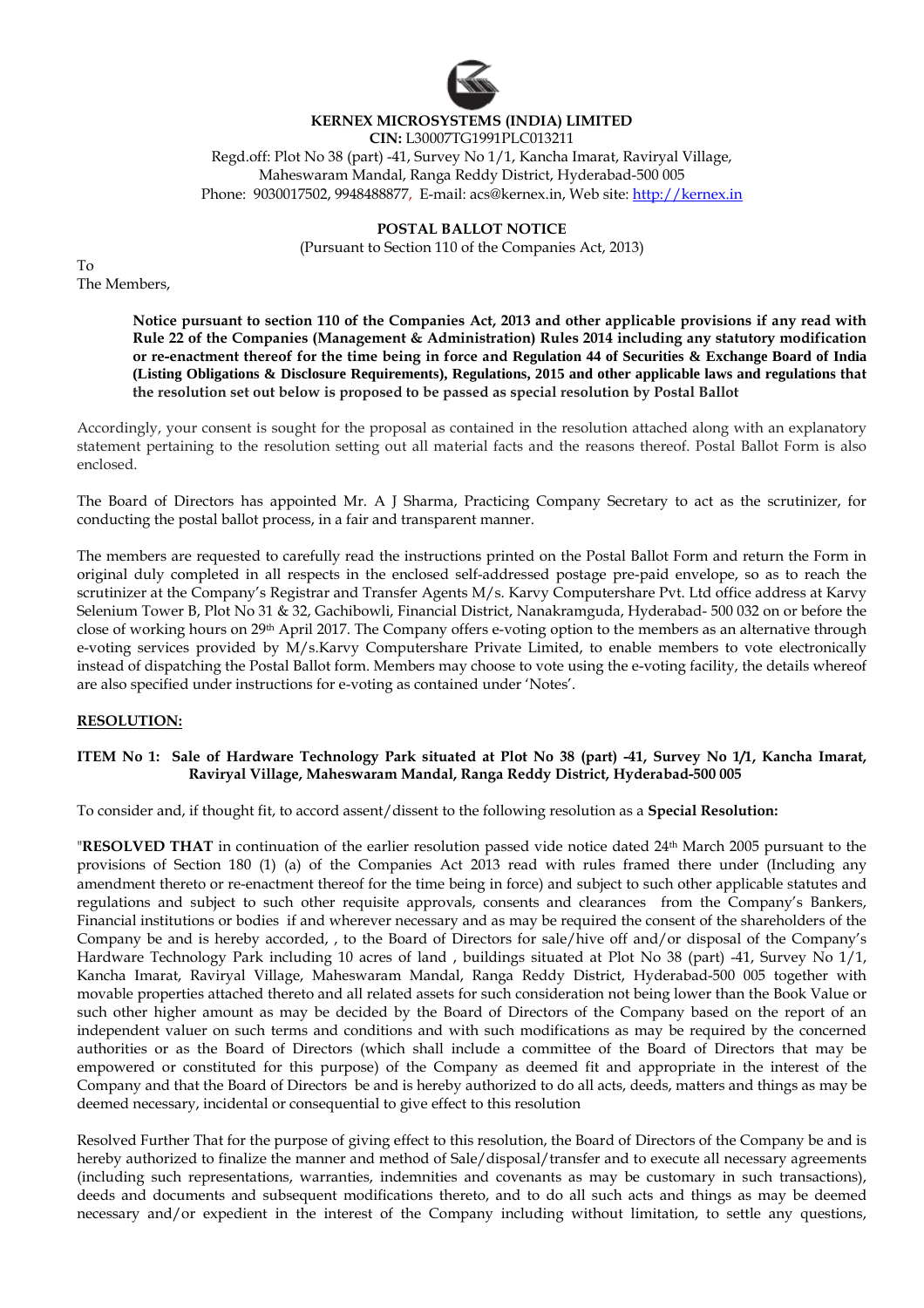difficulties, doubts that may arise in this regard, as it may in its absolute discretion deem fit, and also to further delegate from time to time, all or any of the powers conferred herein to the empowered Committee of the Board without being required to seek any further consent or approval of the members or otherwise to the end and intent that they shall be deemed to have been given approval thereto expressly by the authority of this resolution."

## By order of the Board For **KERNEX MICROSYSTEMS (INDIA) LIMITED**

Place: Hyderabad K.Krishnam Raju

Date: 10.03.2017 Director in charge

## **NOTES:**

- 1. Explanatory Statement and reasons for the proposed Special Resolution at Items Nos. 1 above, pursuant to Section 102(1) read with Section 110 of the Companies Act, 2013 is given hereunder.
- 2. The Postal Ballot Notice is being sent to all the Members, whose names would appear in the Register of Members / Record of Depositories as on  $10<sup>th</sup>$  March 2017. A person who is not a member as on the cut-off date is not entitled to avail remote e-voting facility or voting by Postal Ballot. The Voting commences on 30.03.2017. the members are requested to note that
	- a) Duly completed Postal Ballot form should reach the Scrutinizer before 5.00 P.M. on 29.04.2017
	- b) The remote e-voting needs to be exercised before 5.00 P.m. on 29.04.2017 as the e-voting module will be disabled for voting after the said time and date.
- 3. As per Section 110 of the Act, read with Rule 22 of the Companies (Management and Administration) Rules, 2014, Notice of Postal Ballot is being sent by electronic mode to those Members whose e-mail address are registered with the Company/depositories, unless any member has requested for a physical copy of the same. For Members who have not registered their e-mail addresses, physical copies are being sent by permitted mode.
- 4. The voting rights of members shall be in proportion to their share of the paid up equity share capital of the Company.
- 5. In compliance with provisions of Regulation 44 of the Securities & Exchange Board of India (Listing Obligations and Disclosure Requirements) Regulations, 2015 as well as section 108 and 110 of Companies Act, 2013 read with Companies (Management and Administration) Rules, 2014, the Company has also extended e-voting facility through e-voting services provided by M/s.Karvy Computershare Private Limited (KARVY), for its Members to enable them to cast their votes electronically instead of dispatching Postal Ballot Form/s.
- 6. The Board of Directors of the Company has appointed Mr. A J Sharma, Practicing Company Secretary, as scrutinizer for conducting the Postal Ballot process in a fair and transparent manner and to receive and scrutinize the completed ballot papers from the Members. After completion of his scrutiny, the Scrutinizer will submit his report to the Director in charge.
- 7. The Resolution will be taken as passed effectively on the date of announcement of the result by the Chairman/Director in charge, if the result of the Postal Ballots indicates that the requisite majority of the Shareholders had assented to the Resolutions. The result of the Postal Ballot will be declared on 1<sup>st</sup> May 2017 at 11.00 A.M**.** at the Registered Office of the Company. After declaration, the result of the Postal Ballot shall also be posted on the Company's website www.kernex.in besides communicating the same to the Bombay Stock Exchange Limited and National Stock Exchange Limited where the shares of the Company are listed.
- 8. A copy of each of the documents referred to in the accompanying Explanatory Statement is open for inspection at the Registered Office of the Company between 10.30 A.M. to 04.00 P.M on any working day excluding Saturday and Sunday till the last date for receiving Postal Ballot Forms by scrutinizer i.e**.** 29th April, 2017.
- 9. The Postal Ballot form and the self-addressed business reply envelope are enclosed for use of members. Shareholders are requested to carefully read the instructions printed on the backside of the Postal Ballot Form before exercising their vote.
- 10. The Company is extending its offer of **e-voting facility**, for its Members to enable them to cast their vote electronically instead of dispatching Postal Ballot and members are informed that e-voting is optional and that they can opt for only one mode of voting i.e. either by physical postal ballot forms or e-voting.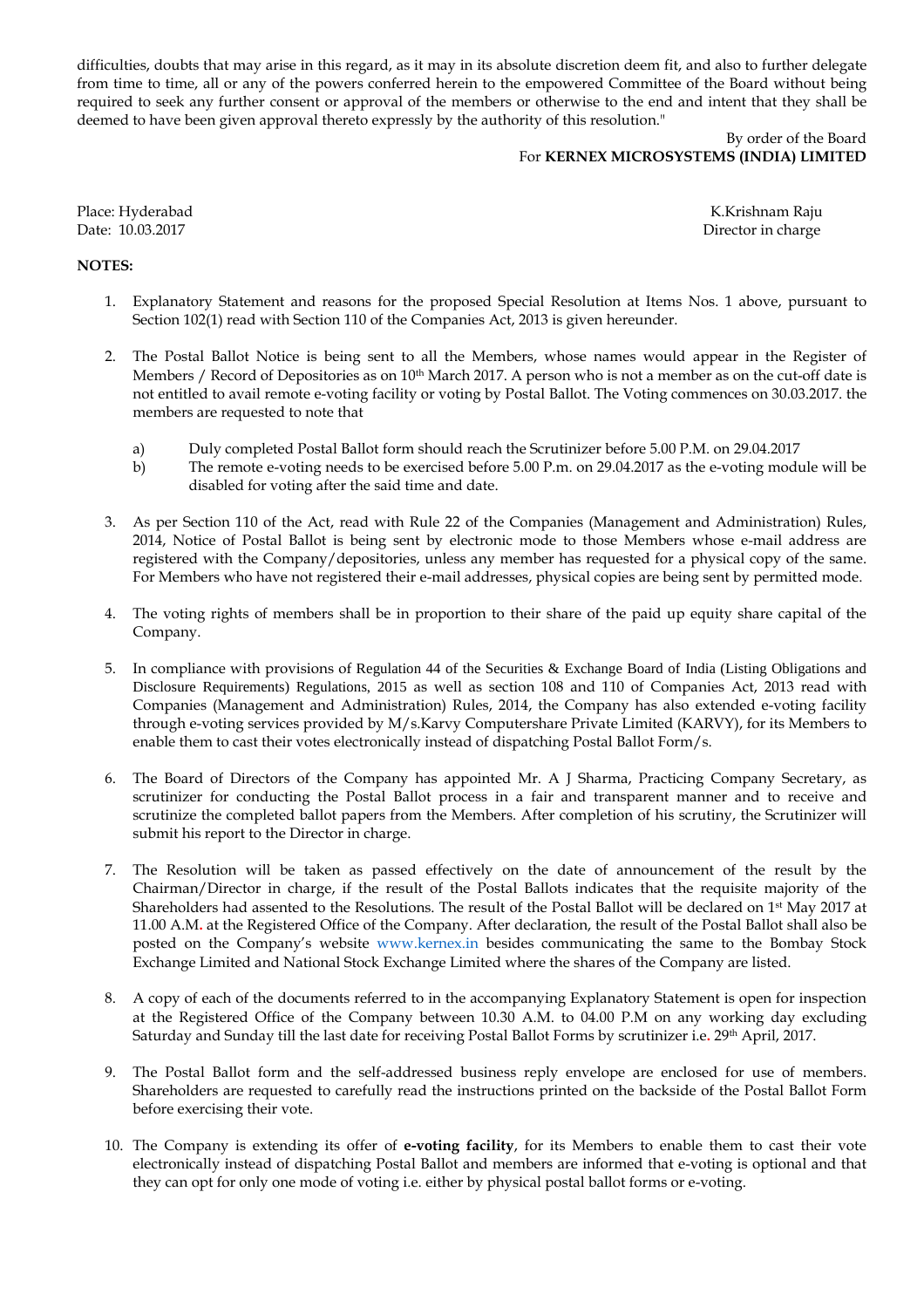### **THE PROCEDURE AND INSTRUCTIONS FOR E-VOTING ARE AS FOLLOWS:**

- **i)** Open your web browser during the voting period and navigate to 'https://evoting.karvy.com'
- **ii)** Enter the login credentials (i.e., user-id & password) mentioned on the enclosed Form. Your folio/DP Client ID will be your User-ID.

| User – ID | For Members holding shares in Demat Form:-                                      |
|-----------|---------------------------------------------------------------------------------|
|           | For NSDL :- 8 Character DP ID followed by 8 Digits Client ID                    |
|           | For CDSL :- 16 digits beneficiary ID                                            |
|           | For Members holding shares in Physical Form:-                                   |
|           | Event no. followed by Folio Number registered with the company                  |
| Password  | Your Unique password is printed on the Note/ via email forwarded through        |
|           | the electronic notice                                                           |
| Captcha   | Enter the Verification code i.e., please enter the alphabets and numbers in the |
|           | exact way as they are displayed for security reasons.                           |

Please contact toll free no.: 1-800-34-54-001 for any further clarifications.

- **iii**. Cut-off date for determining voting rights of members entitled to participate in e-voting**: 10th March 2017.**
- **iv**. Commencement of e-voting:  $30<sup>th</sup>$  March 2017 at 09.00 A.M End of e-voting: 29th April 2017 at 5.00 P.M
- **v**. After entering these details appropriately, click on "LOGIN".
- **vi**. Members holding shares in Demat/Physical form will now reach Password Change menu wherein they are required to mandatory change their login password in the new password field. The new password has to be minimum eight characters consisting of at least one upper case (A-Z).one lower case (a-z), one numeric value (0-9) and a special character. Kindly note that this password can be used by the Demat holders for voting for resolution of any other Company on which they are eligible to vote, provided that Company opts for e voting through Karvy Computershare Private Limited e-Voting platform. System will prompt you to change your password and update any contact details like mobile #, email ID etc on 1st login. You may also enter the Secret Question and answer of your choice to retrieve your password in case you forget it. It is strongly recommended not to share your password with any other person and take utmost care to keep your password confidential.
- **vii**. You need to login again with the new credentials.
- **viii**. On successful login, system will prompt to select the 'Event' i.e.,'KERNEX MICROSYSTEMS (INDIA) LIMITED'
- **ix**. If you are holding shares in Demat form and had logged on to "https://evoting.karvy.com" and cast your vote earlier for any company, then your existing login id and password are to be used.
- **x.** On the voting page, you will see Resolution Description and against the same the option 'FOR/AGAINST/ABSTAIN' for voting. Enter the number of shares (which represents number of votes) under 'FOR/AGAINST/ABSTAIN' or alternatively you may partially enter any number in 'FOR' and partially in 'AGAINST', but the total number in 'FOR/AGAINST' taken together should not exceed your total shareholding. If the shareholder do not wants to cast, select 'ABSTAIN'
- **xi**. After selecting the resolution you have decided to vote on, click on "SUBMIT". A confirmation box will be displayed .If you wish to confirm your vote, click on "OK", else to change your vote, click on "CANCEL" and accordingly modify your vote.
- **xii**. Once you 'CONFIRM' your vote on the resolution, you will not be allowed to modify your vote.
- **Xiii**.Corporate/Institutional Members (corporate/Fls/Flls/Trust/Mutual Funds/Banks, etc) are required to send scan (PDF format) of the relevant Board resolution to the Scrutinizer through e-mail to kernexscrutinizer@gmail.com with copy to evoting@karvy.com. The file scanned image of the Board Resolution should be in the naming format "Corporate Name\_ Event no."